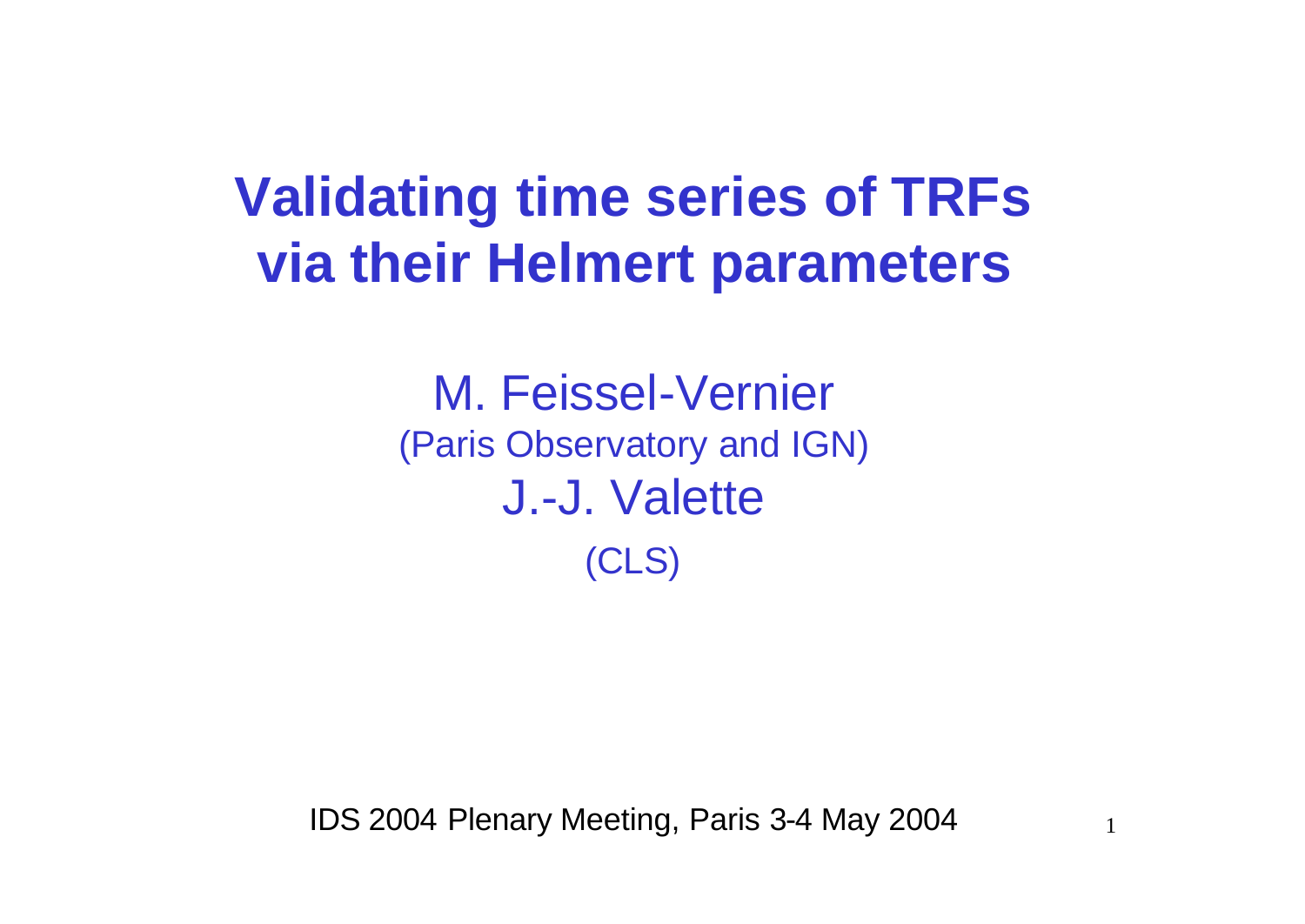### Analysis coordinator in association with the IDS Central Bureau **Validation procedures in preparation for future combinations**

#### **Starting from**

Time series of sets of station coordinates + EOP solutions (Sinex files, minimally constrained solutions, or equivalent)

#### **Primary processing**

Express time series in the ITRF2000 via 7- parameter similarity using the same core DORIS network over the total data span. This step is performed by the CATREF algorithm (Z. Altamimi).

#### **Results analyzed**

- Time series of station coordinates
	- Helmert transformation parameters

#### **Validation statistics**

- Biases, drifts
- Periodic components
- Standard deviations, stability
- Mutual consistency of solutions

- …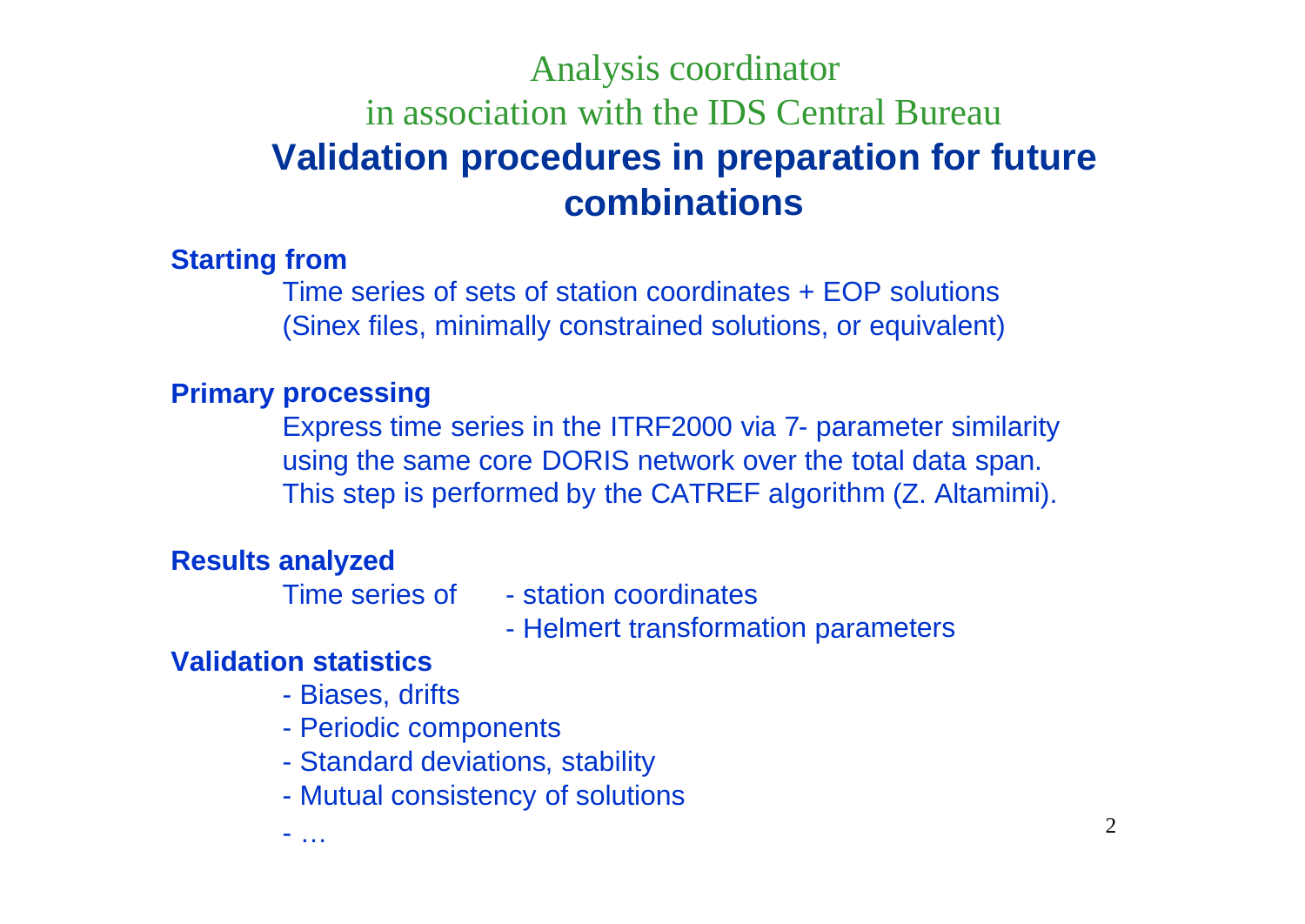## The time series of coordinates of the TRF origin and scale analysed

| Data span              | <b>Series</b>          | <b>Software</b>                          | <b>Gravity</b><br>field | <b>Content</b>                                         |
|------------------------|------------------------|------------------------------------------|-------------------------|--------------------------------------------------------|
| 1993-2002              | $lcamd02*$             | <b>Gins-Dynamo</b>                       | <b>GRIM5-C1</b>         | <b>Origin &amp; scale</b>                              |
| 1993-2003              | ignwd02 ZA*            | <b>Gipsy-Oasis</b>                       | <b>EGM96</b>            | <b>Origin &amp; scale</b>                              |
| 1993-2004<br>1993-2004 | ignwd04<br>ignwd05 ZA* | <b>Gipsy-Oasis</b><br><b>Gipsy-Oasis</b> | GGM01C<br>GGM01C        | <b>Origin &amp; scale</b><br><b>Origin &amp; scale</b> |
| 1999-2002              | ina04wd01              | <b>Gipsy-Oasis</b>                       | JGM-3                   | <b>Origin &amp; scale</b>                              |
| 1993-2003              | <b>SLR(ASI)*</b>       |                                          |                         | <b>Origin</b>                                          |

**\*** Expressed in ITRF2000 by means of the CATREF algorithm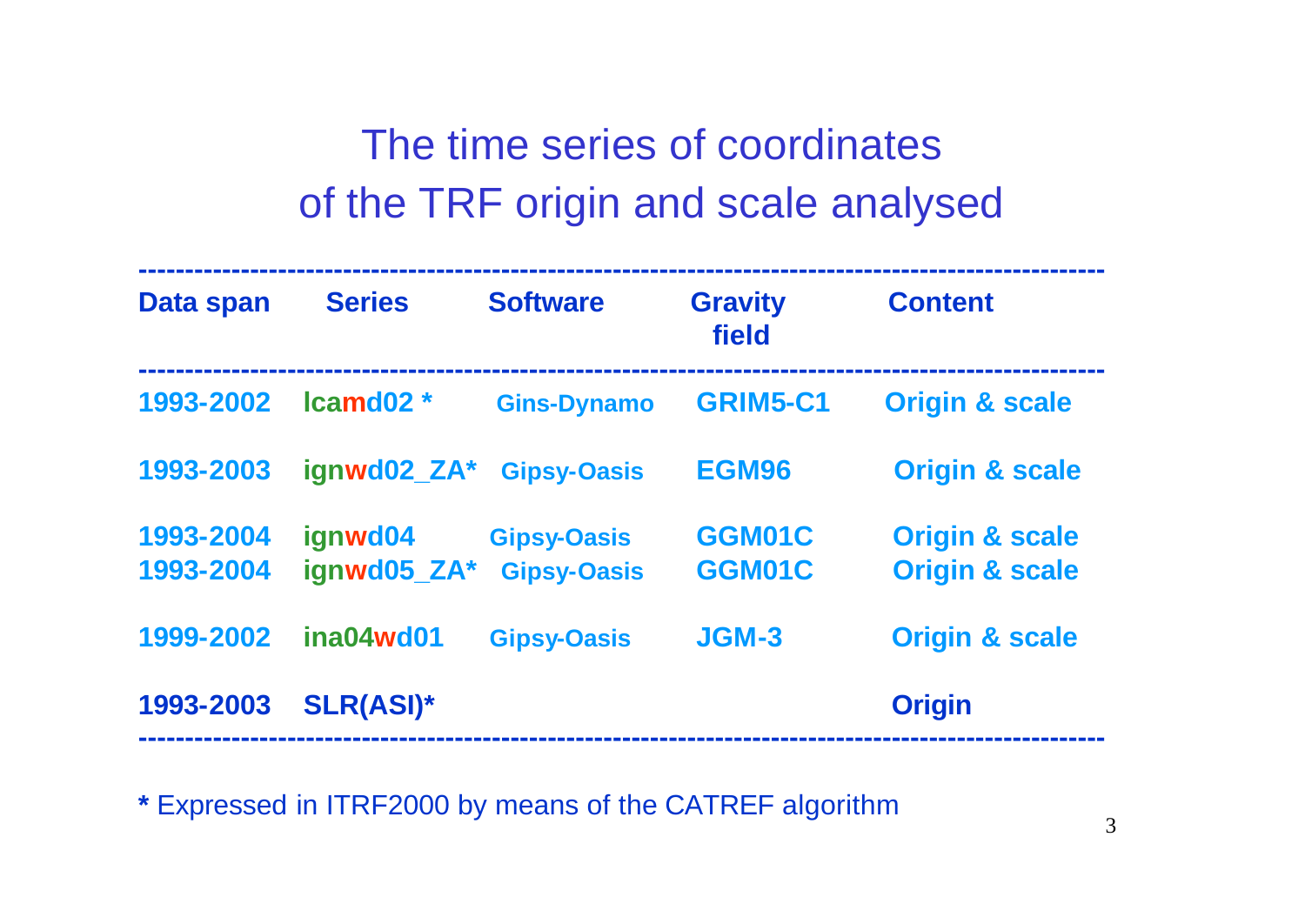# **Time series describing geocenter motion**

The times series at daily, weekly or monthly intervals are obtained by either of the following equivalent methods.

### **Dynamic method: C11, S11, C<sup>10</sup>**

Estimated *degree-one terms* of the spherical harmonic expansion of the gravitational potential. Quality of the results depends on the accuracy of the orbit, which in turn requires a complete and accurate force model.

### **Geometric method: Tx, Ty, Tz**

Translation parameters between the *successive terrestrial reference frames* and a conventional TRF (here ITRF2000). Results are sensitive to the terrestrial network geometry changes.

**C11, S11, C10 are proportional respectively to Tx, Ty, Tz**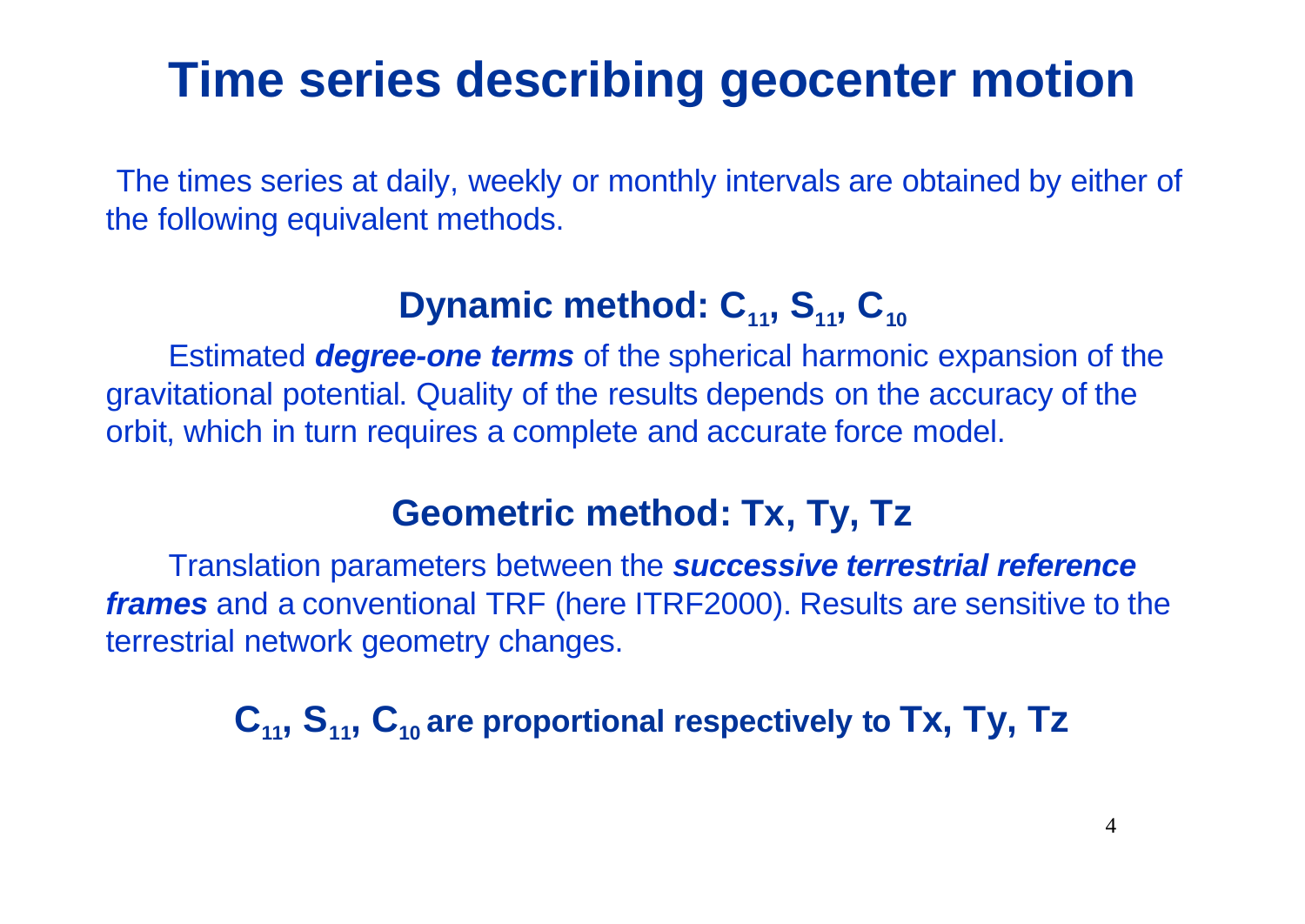## **Extracting low frequency and seasonal components using the Census X11 filter**

The Census X11 filter splits a time series into three components:

- *trend,*
- *cyclic* and
- *irregular.*

The filtering involves only running averages and reweighting of outliers.

#### **The only constraint on the cyclic component is <sup>a</sup> fixed period.**

The sum of the three components is equal to the initial series at each date.

**Components analysed hereafter: cyclic (annual) and trend, the latter being split into long term and interannual components.**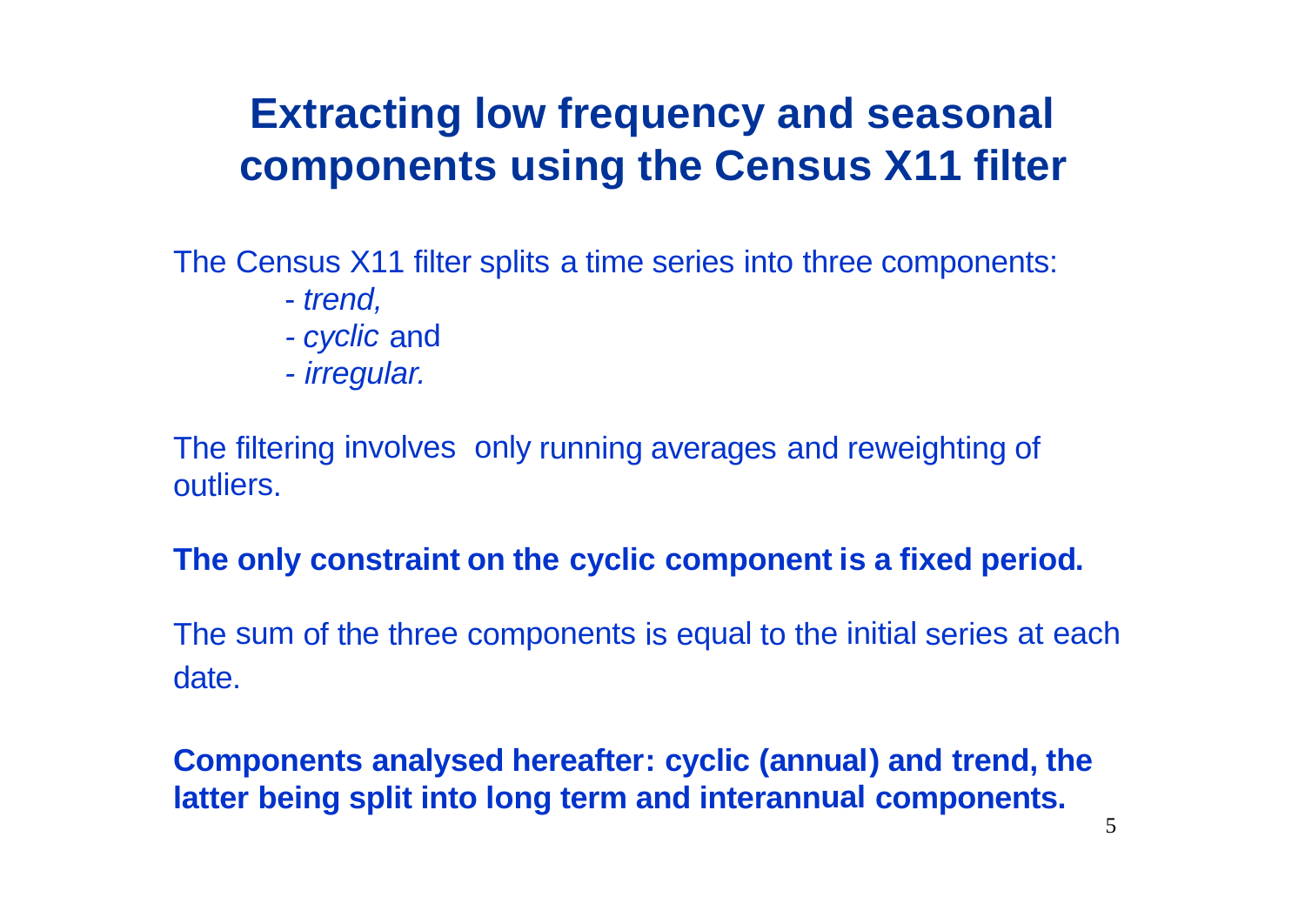# Annual equatorial variations

#### **DORIS-SLR comparison**

The two DORIS solutions are obtained by two Analysis centers, using different gravity fields

- Tx: Note similar amplitude and phase of the two DORIS solutions, with amplitudes about twice that of SLR.
- Ty: DORIS and SLR amplitudes and phases close to each other

#### **Intercomparison of IGN-JPL series:** the differences are small

**ignwd04** and **ignwd05\_za** computed with GGM01C, and referred to ITRF2000 respectively by the author and by the CATREF minimal constraint.

**Ignwd02\_za** computed with JGM96, **ignwd05** za computed with GGM01C, both referred to ITRF2000 by the CATREF minimal constraint.



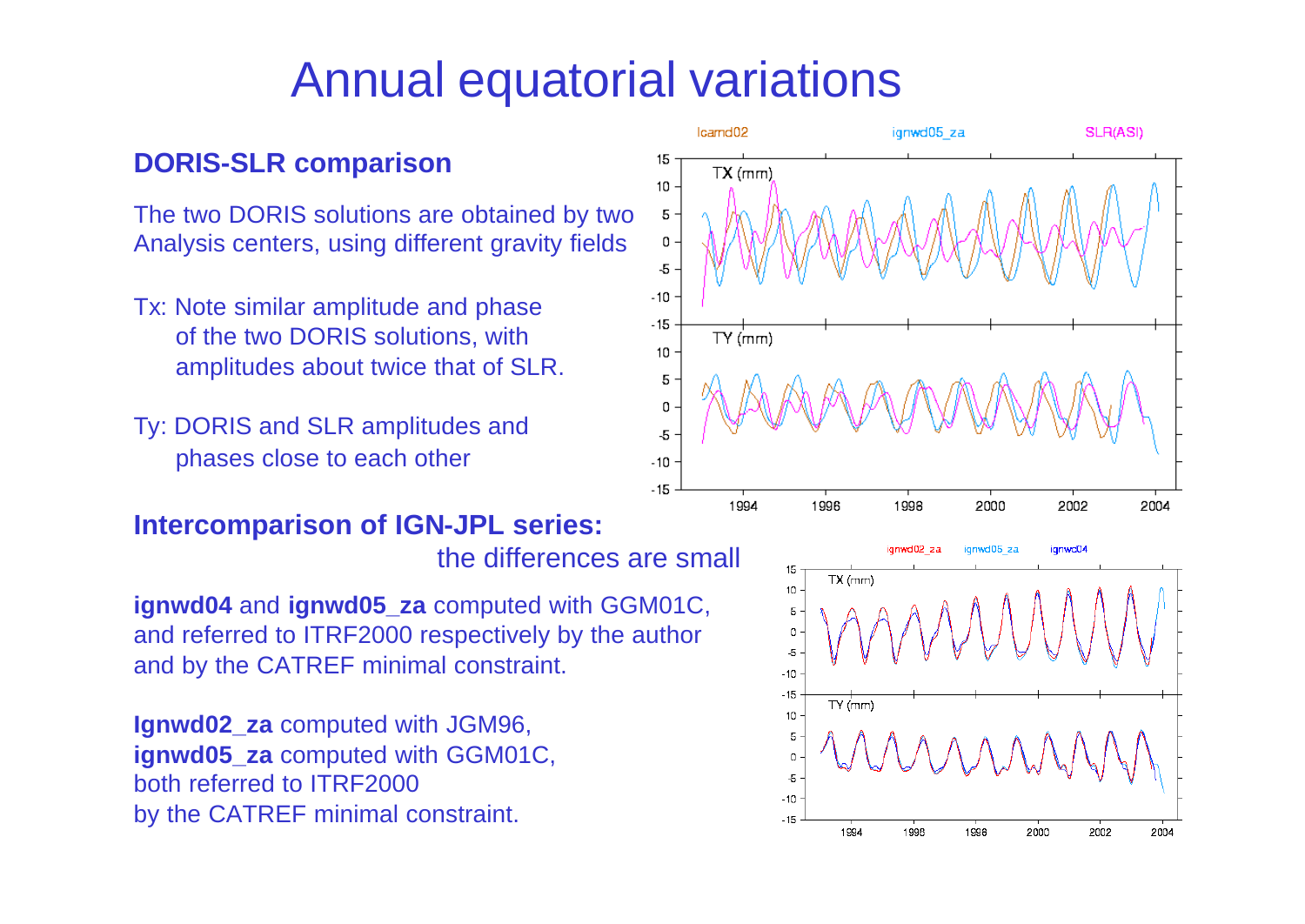# Annual axial variations

40

20

 $\Omega$ 

 $-40$ 

Icamd02

 $TZ$  (mm)

1994

1996

#### **DORIS-SLR comparison**

Note similar phase, but different amplitudes of the two DORIS solutions, 3-10 larger than that of SLR, with a poor Doris-SLR phase agreement.  $-20$ 



Difference in the ITRF2000 referencing: - ignwd04 shows a two-fold amplitude change over the total data span.

- ignwd05 za shows a stable amplitude.

The difference in the reference gravity field (Ignwd02\_za vs ignwd05\_za) has a negligible effect.



ignwd05 za

1998

2000

2002

2004

SLR(ASI)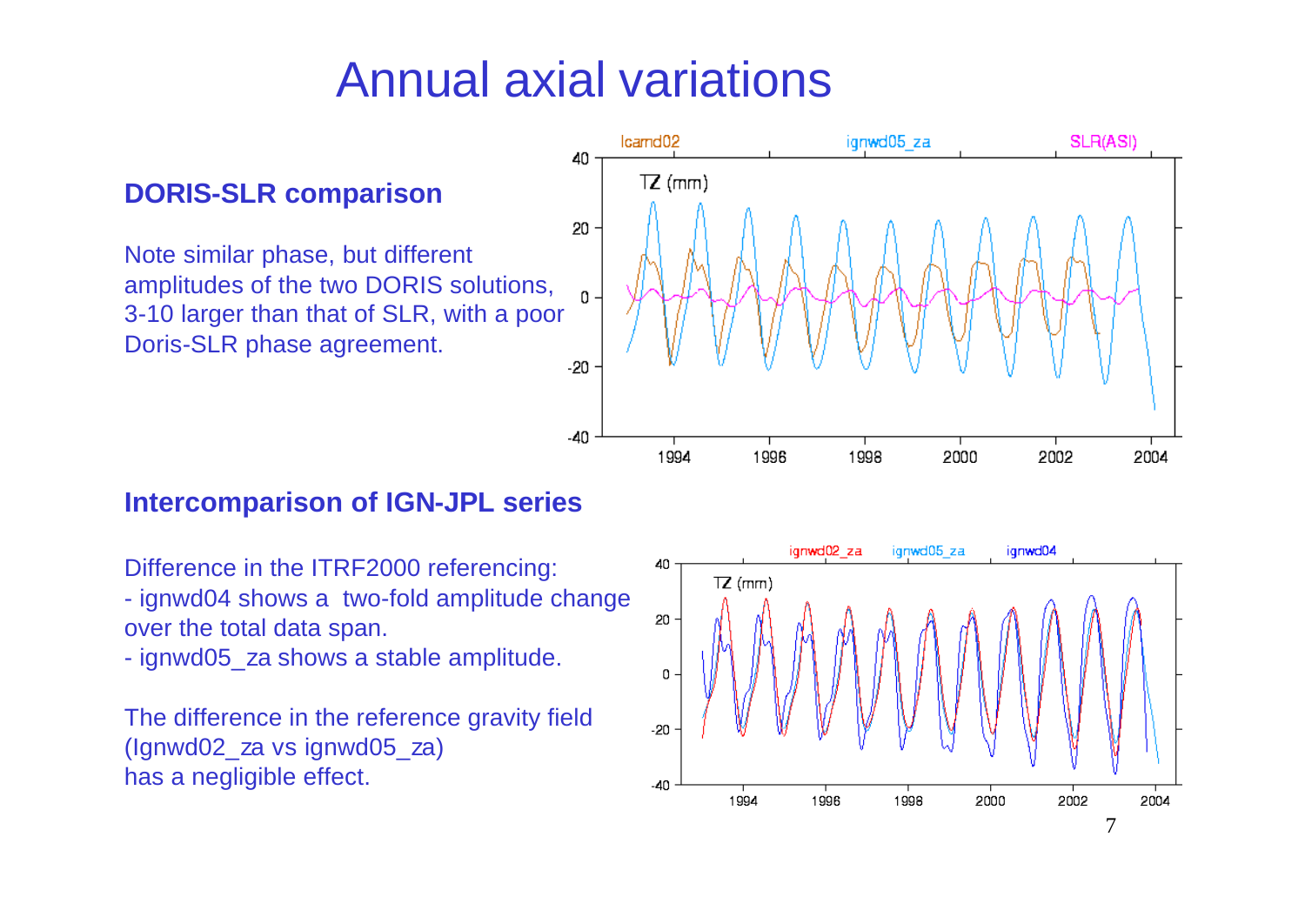### Long term and interannual variations



8 In the case of the three parallel IGN-JPL solutions, note the effect of the change in interannual variations related to differences in the reference to the ITRF2000 (Ignwd04 vs ignwd05\_za) and in gravity fields used (Ignwd02\_za vs ignwd05\_za) .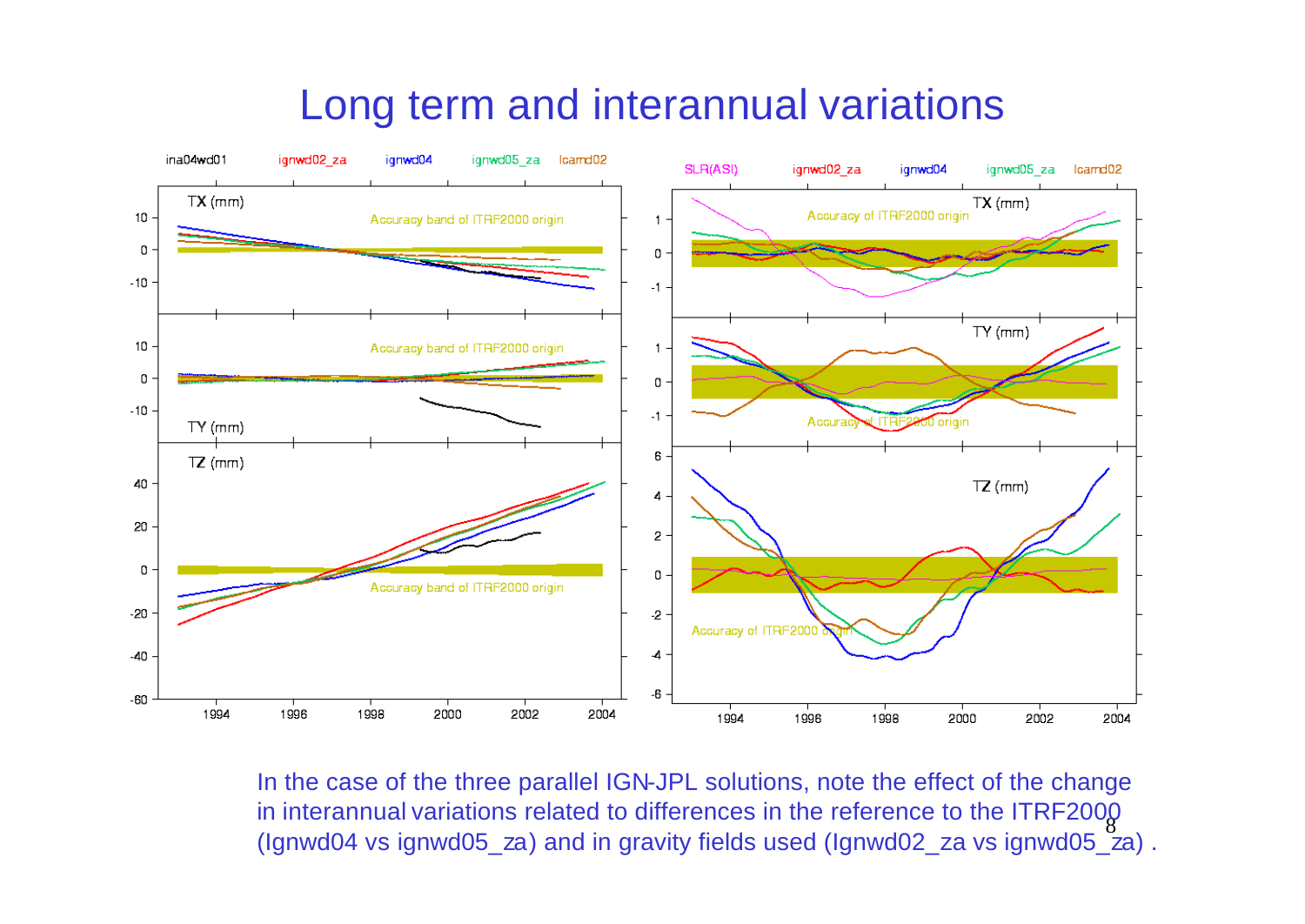### Origin: summary of non-seasonal components

| <b>Series</b>                                                               | <b>Bias (1997.0)</b> |                                                | <b>Linear trend</b> |  | wrms residual* |                      |              |                 |      |
|-----------------------------------------------------------------------------|----------------------|------------------------------------------------|---------------------|--|----------------|----------------------|--------------|-----------------|------|
|                                                                             | <b>Tx</b>            | <b>Ty</b><br>(mm)                              |                     |  | (mm/year)      | Tz Tx Ty Tz Tx Ty Tz |              | (mm)            |      |
| Lcamd02                                                                     |                      | $-3.9$ $-1.8$ $-5.0$ $-0.47$ $-0.53$ $+4.94$   |                     |  |                |                      | 4.6 4.4 14.2 |                 |      |
| ignwd02_ZA                                                                  | $-3.0$               | $+12.8$ $-12.8$ $-1.15$ $+0.70$ $+4.59$        |                     |  |                |                      |              | 6.2 6.5 18.8    |      |
| ignwd04<br>ignwd05_ZA - 2.5 + 12.4 - 13.0 - 0.76 + 0.57 + 4.46 6.3 6.6 18.7 |                      | $-4.6$ + 10.0 $-14.0$ $-1.80$ + 0.08 + 4.27    |                     |  |                |                      | 6.0          | 6.0             | 32.2 |
| ina04wd01                                                                   |                      | $+14.6 + 9.0 + 14.6 - 2.57 - 1.47 - 1.82$ 10.8 |                     |  |                |                      |              | $9.0\quad 45.8$ |      |

\* After taking out also the seasonal component, except for ina04wd01

#### **Comparisons DORIS, SLR: Motions of origin**

|                         | <b>Equatorial</b> |                       | <b>Axial</b> |                      |
|-------------------------|-------------------|-----------------------|--------------|----------------------|
|                         | <b>SLR</b>        | <b>DORIS</b>          | <b>SLR</b>   | <b>DORIS</b>         |
| <b>Annual amplitude</b> | $2-10$ mm         | $10 \text{ mm}$       |              | 5 mm <b>10-20 mm</b> |
| <b>Interannual</b>      |                   | $0-1$ mm $0.5-1.5$ mm | $0.2$ mm     | $4 \text{ mm}$       |
|                         |                   |                       |              |                      |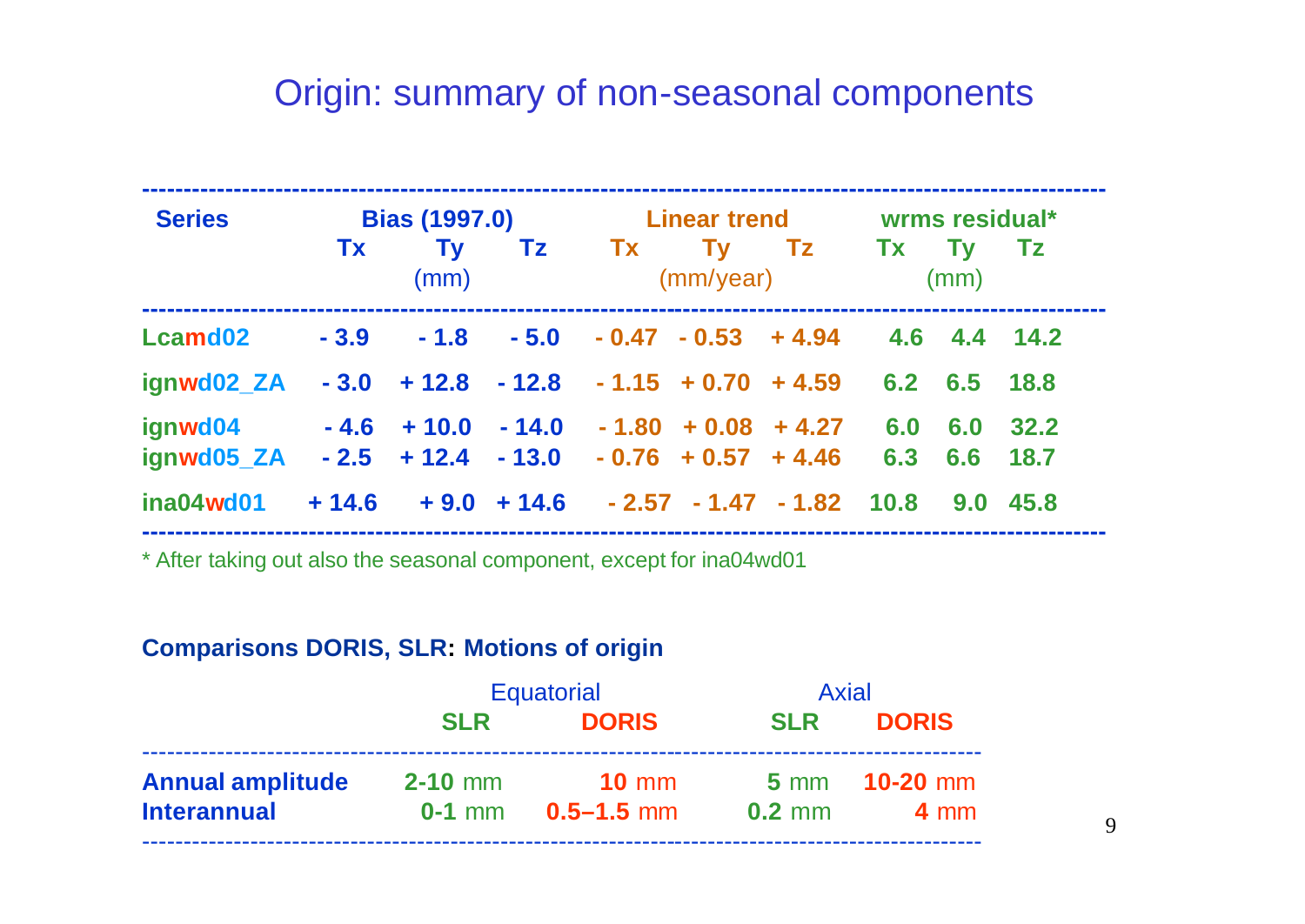## **Annual scale variations**

#### **DORIS-DORIS comparison**

Note a barely significant annual signature in the LEGOS-CLS series.

The difference in the reference gravity field only (Ignwd02\_za vs ignwd05\_za) has a small effect.

#### **Intercomparison of IGN-JPL series**

Difference in the ITRF2000 referencing:

- ignwd04 shows a slight amplitude change over the total data span.
- ignwd05 za shows a more stable amplitude.



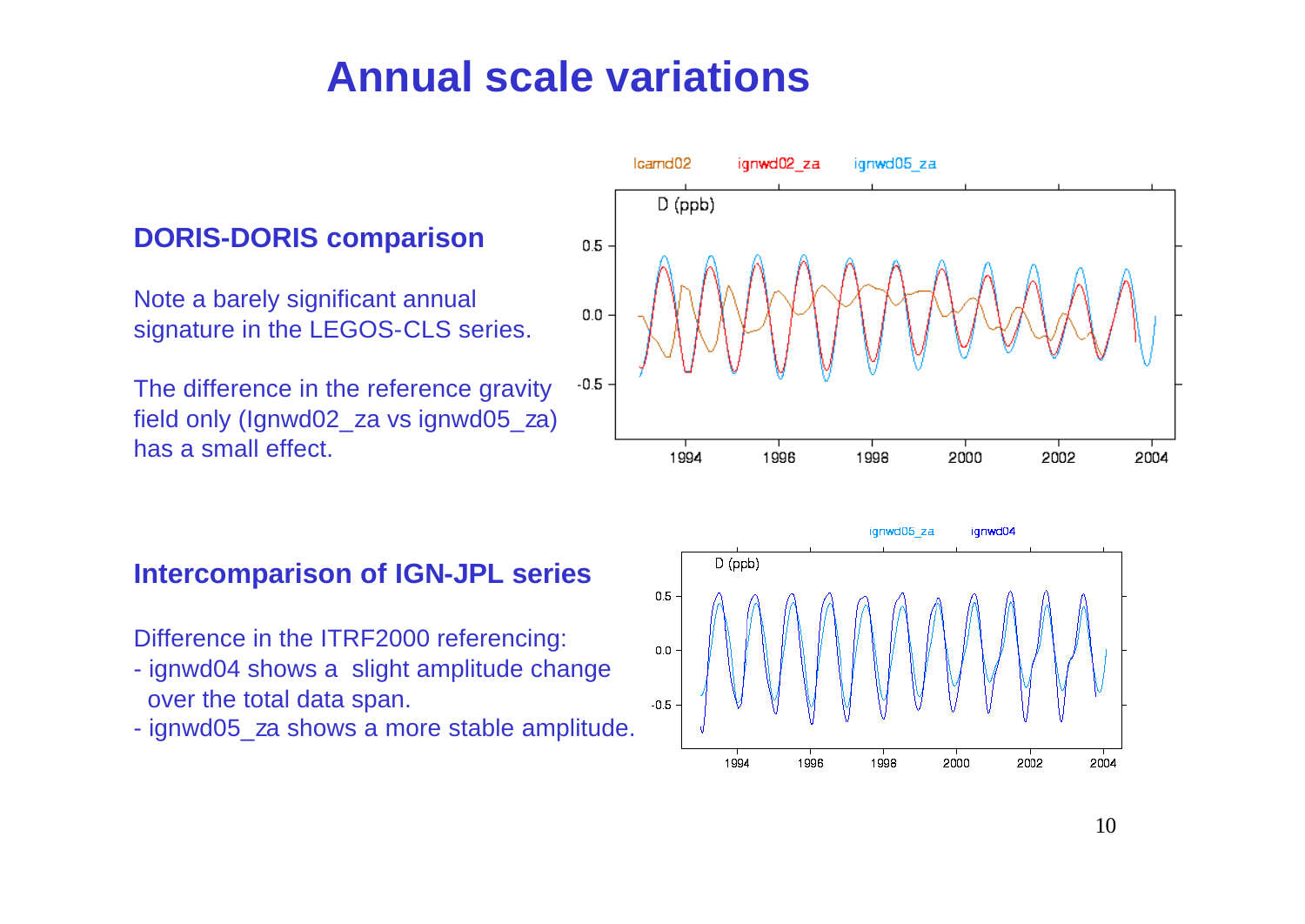

\* After taking out also the seasonal component